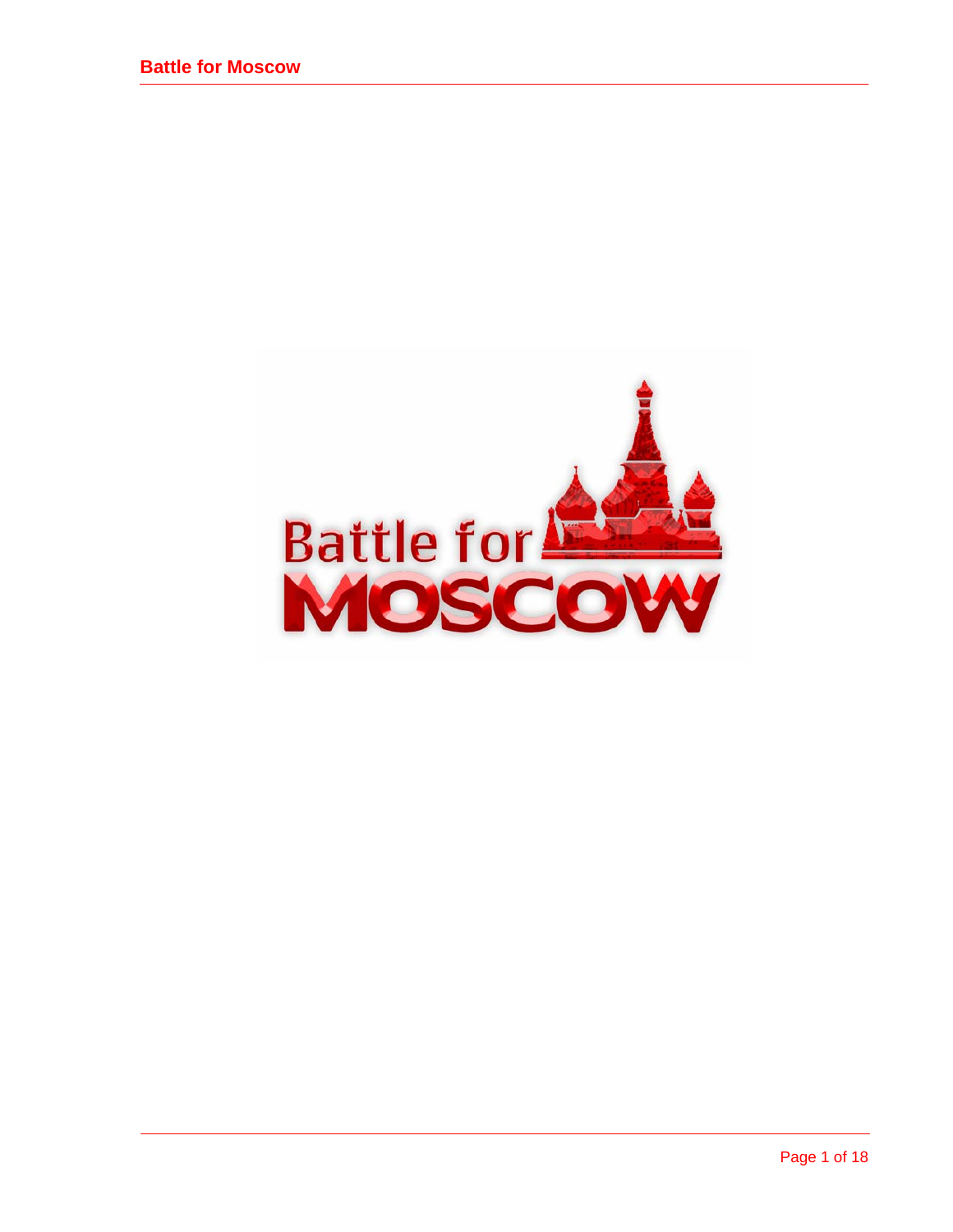| What Happens Next: Continuing play in Battle for Moscow 12 |  |
|------------------------------------------------------------|--|
|                                                            |  |
|                                                            |  |
|                                                            |  |
|                                                            |  |
|                                                            |  |
|                                                            |  |
|                                                            |  |
|                                                            |  |
|                                                            |  |
|                                                            |  |
|                                                            |  |
|                                                            |  |
|                                                            |  |
|                                                            |  |
|                                                            |  |
|                                                            |  |
|                                                            |  |
|                                                            |  |
|                                                            |  |
|                                                            |  |
|                                                            |  |
|                                                            |  |
|                                                            |  |
|                                                            |  |
|                                                            |  |
|                                                            |  |
|                                                            |  |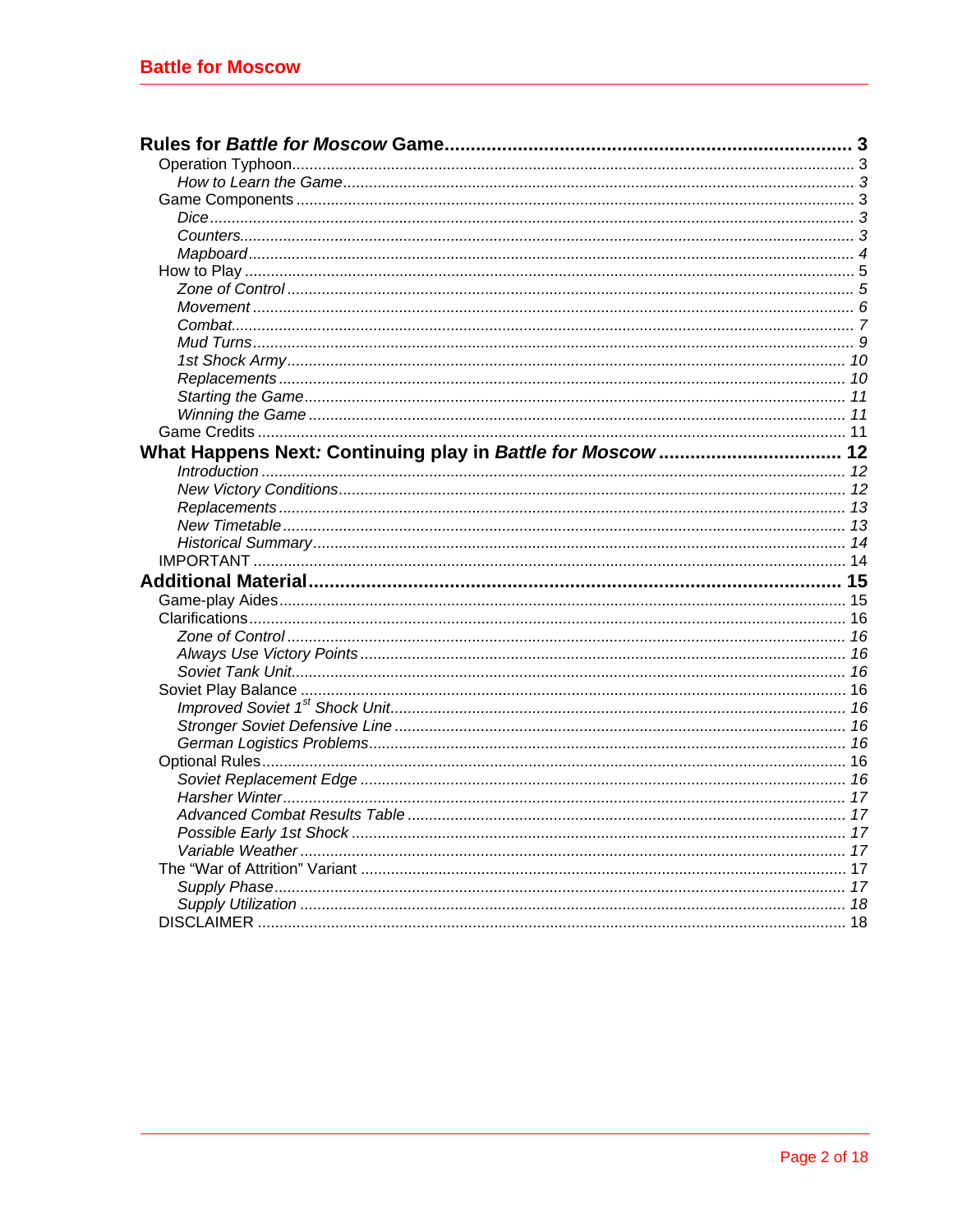# <span id="page-2-0"></span>**Rules for** *Battle for Moscow* **Game**

*by Frank Chadwick* 

# **Operation Typhoon**

*Operation Typhoon, the German Army's final lunge to capture Moscow in 1941, was intended to break the Soviet Army and end its resistance to German conquest. If the operation succeeded, it would mean the collapse of Soviet morale (or so the Germans believed). If it failed, it would (and did) leave the exhausted Germans open to a Soviet counteroffensive that would push them forever beyond reach of Moscow.* 

*Battle for Moscow* is a historical wargame of the German Army's struggle to defeat the Soviet Army and capture Moscow in 1941. It is played on a map of the territory where the battle was fought, and it uses playing pieces which represent the actual military units (German corps and Soviet armies) from the battle. The game rules duplicate the situation as it occurred.

### **How to Learn the Game**

If you have never played a wargame before, the ideal way to learn is to have an experienced player teach you.

If you don't have an experienced player handy, just read the rules through once, paying particular attention to the examples. Be sure to follow the sequence of play exactly (it's given in **How to Play** below). Refer back to the rules whenever you have any questions.

**Experienced Players**: *When teaching the game to a novice, you should play the Soviets; your opponent will have more fun attacking than defending. Reduce the Soviet Replacement points from 5 per turn to 3. You might consider coaching your opponent a bit if he's about to make a mistake that will cost him the game, but otherwise let him play his own game.* 

### **Game Components**

### **Dice**

You need a six-sided die, or a method of generating the numbers 1 thru 6 randomly.

### **Counters**

**The counters** represent Soviet and German military units. Soviet units are brown and German units are blue. The diagram below explains the information on the pair of counters for one unit.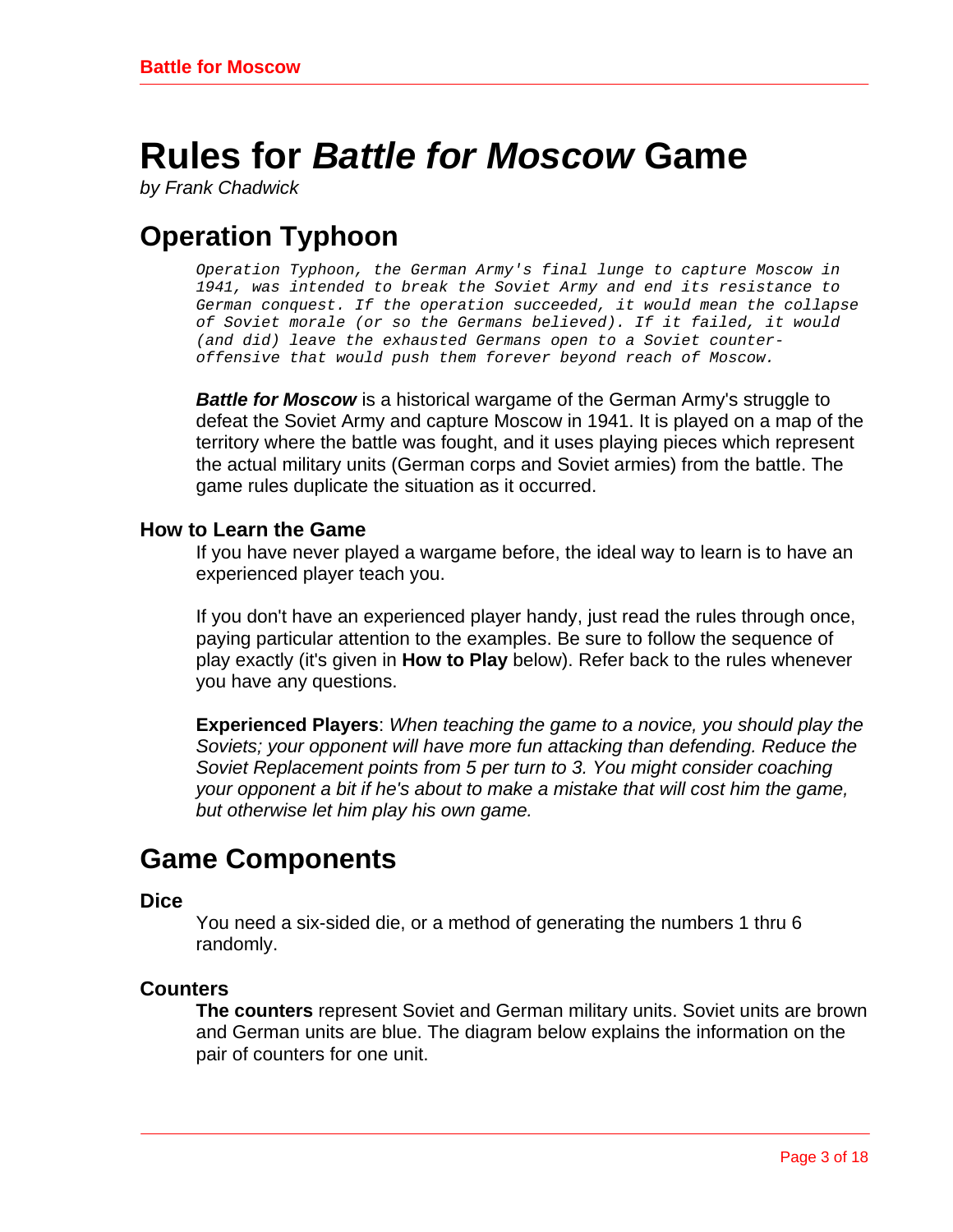<span id="page-3-0"></span>

All counters have two sides: a *full-strength* side and a *half-strength* side with about half the combat strength ("STR") of the full-strength side. Step losses in combat can reduce a full-strength unit to a half-strength unit. Replacements can turn a half-strength unit into a full-strength unit.

Counter Manifest key; *Full-strength /Half-strength: unit identification (type)*:

### **Soviet counters**

- $8-4/4-4$ :  $3^{rd}$ ,  $5^{th}$ ,  $10^{th}$ ,  $13^{th}$ ,  $16^{th}$ ,  $19^{th}$ ,  $20^{th}$ ,  $24^{th}$ ,  $29^{th}$ ,  $30^{th}$ ,  $32^{nd}$ ,  $33^{rd}$ ,  $40^{th}$ ,  $43^{rd}$ ,  $49^{th}$ ,  $50^{th}$  (infantry)
- 10-4/5-4: First Shock (infantry)
- $8-4/4-4$ : Tank Unit (tank)

#### **German counters**

- $\bullet$  4-4/2-4: XXXIV, XLII (infantry)
- $\bullet$  5-4/2-4: VI, XII (infantry)
- 6-4/3-4: V, XIII, XX, XXVII, LIII (infantry)
- 7-4/4-4: VII, VIII, IX (infantry)
- 8-4/4-4: XXII, XXXV (infantry)
- $8-6/4-6$ : XL, XLVIII (panzer)
- 9-6/4-6: XLVII, LVI (panzer)
- 10-6/5-6: XLVI (panzer)
- 12-6/6-6: XXIV, XLI, LVII (panzer)

### **Mapboard**

**The map** is divided into hexagons (we call them hexes for short) which define units' positions just like the squares of a chessboard. The map shows important terrain such as *forests*, *cities*, *fortifications*, *rivers*, and *railroads*; the terrain effects chart explains each terrain type.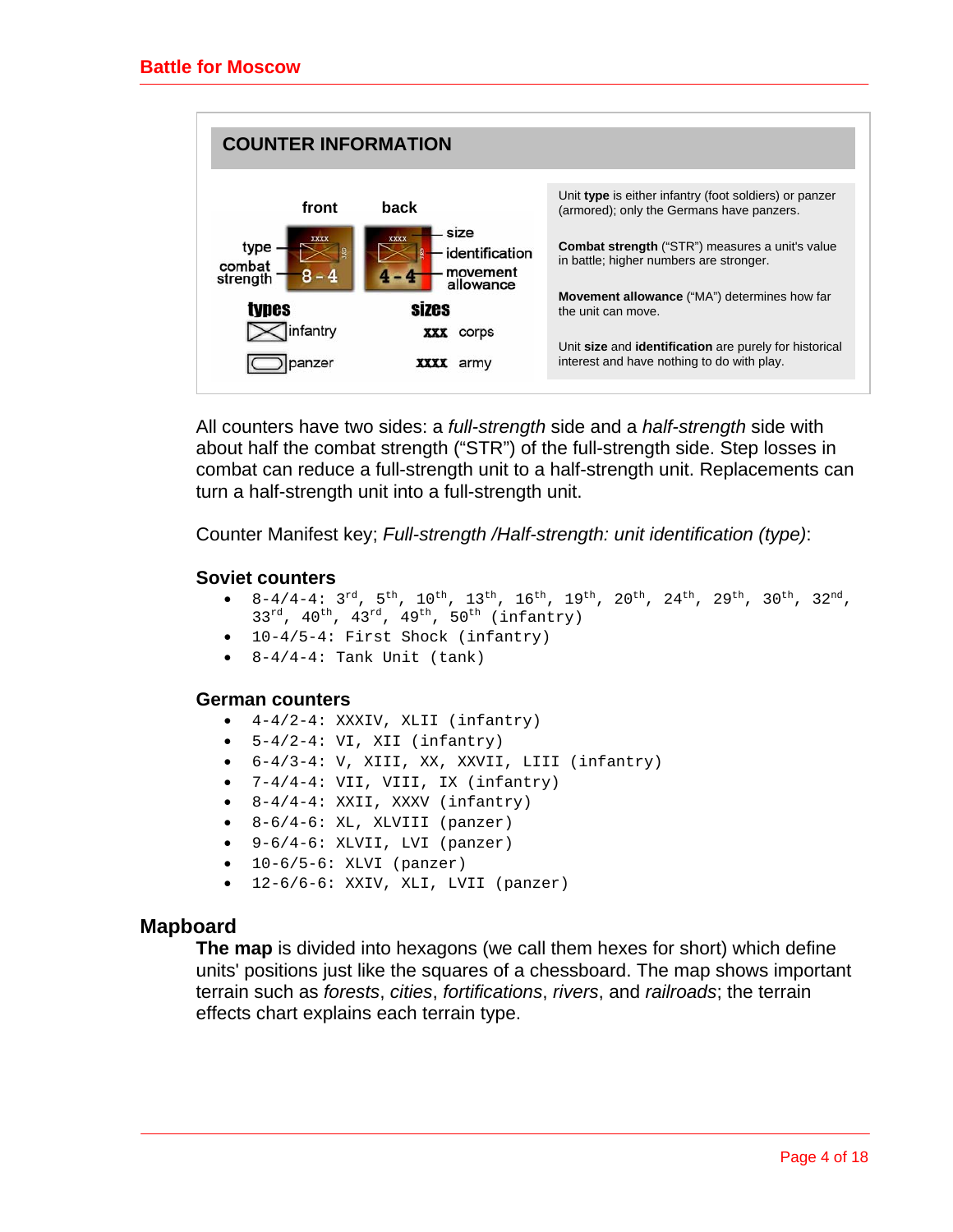<span id="page-4-0"></span>

| <b>TERRAIN EFFECTS CHART</b>                                                                                                         |                                                                                                                                                                                           |
|--------------------------------------------------------------------------------------------------------------------------------------|-------------------------------------------------------------------------------------------------------------------------------------------------------------------------------------------|
| Terrain Effects Chart                                                                                                                | <b>Examine</b> the Terrain Effects Chart provided with<br>BFM.aide.pdf. It contains details as to how terrain in a hex                                                                    |
| Clear<br>Costs 1 Movement<br>Allowance each hex<br>entered.                                                                          | affects movement and combat as described within this document.<br>For example, it can be seen here in the sample that Forest terrain<br>hexes cost 2 Movement Allowance each hex entered. |
| Forest<br>Costs 2 Movement<br>Allowance each hex<br>entered.                                                                         |                                                                                                                                                                                           |
| Railroad<br>Soviet unit starting in<br>hex may use during Rail<br>Movement Phase. Each hex<br>entered costs 1 Movement<br>Allowance. |                                                                                                                                                                                           |

### **How to Play**

There are seven turns in **Battle for Moscow**. Each turn represents one week (*Exception*: turns 3 and 4 each represent two weeks, because mud slows the battle). See the turn record on the charts.

Each turn is divided into eight parts or **phases** performed in the exact order given below. All actions in one phase must be finished before the next phase can begin. The first four phases are the German player's turn; the last four are the Soviet player's turn.

### **German Player's Turn**

- 1. **German Replacement Phase**. The Germans receive replacements.
- 2. **German Panzer Movement Phase**. All panzers may move.
- 3. **German Combat Phase**. All German units may attack.
- 4. **German Movement Phase**. All German units may move (including panzers which moved in phase 2).

### **Soviet Player's Turn**

- 5. **Soviet Replacement Phase**. The Soviets receive replacements.
- 6. **Soviet Rail Movement Phase**. All Soviet units which begin the phase on a rail line may move along the rail line.
- 7. **Soviet Combat Phase**. All Soviet units may attack.
- 8. **Soviet Movement Phase**. All Soviet units may move (including those which moved in phase  $6$ ).

### **Zone of Control**

Each unit has a **zone of control** which consists of the six hexes surrounding it (see the diagram), including hexes occupied by enemy units. Enemy zones of control have important effects on movement, combat, and replacement.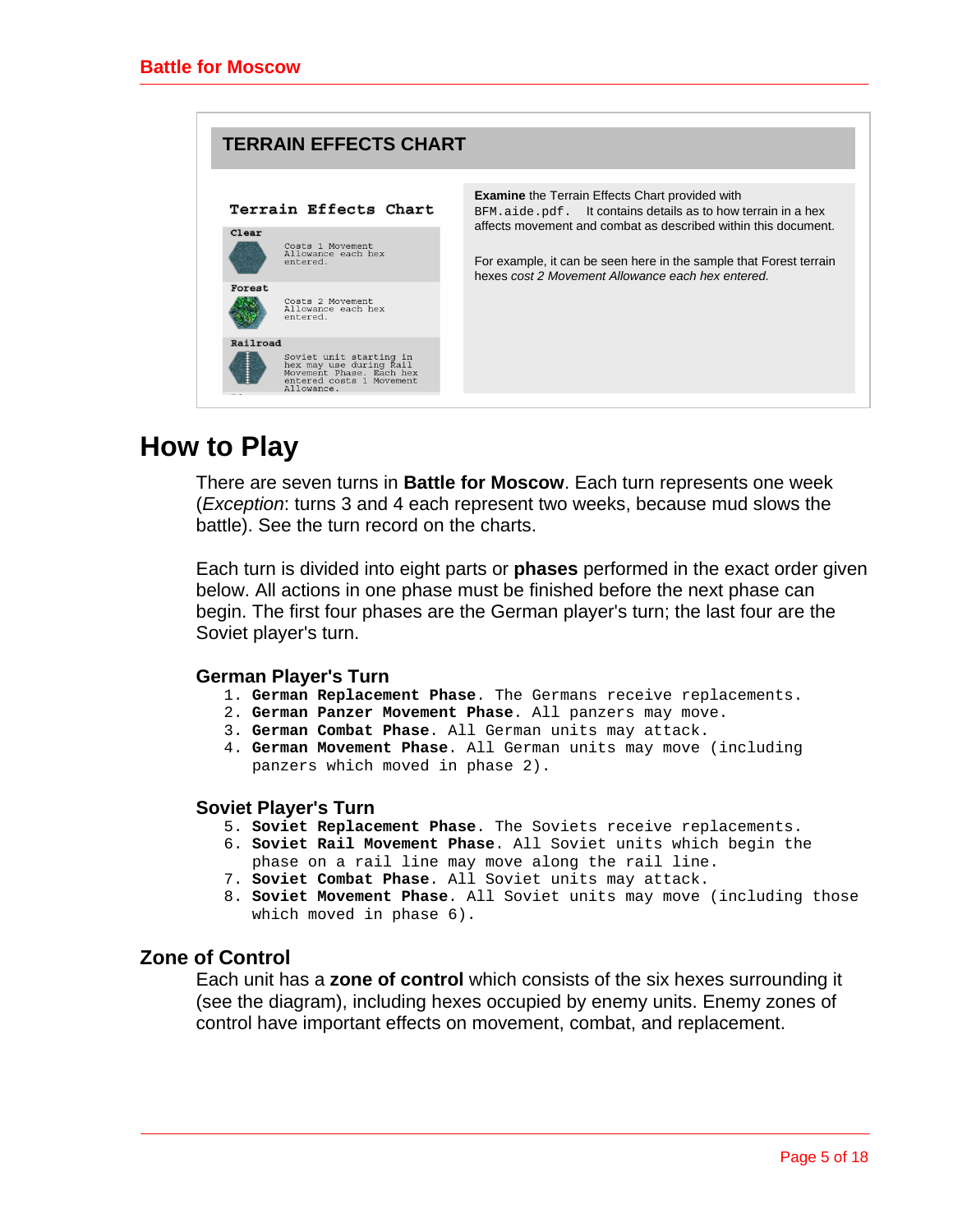<span id="page-5-0"></span>

### **Movement**

Units are moved during the movement phases (phases 2, 4, 6, and 8 of the turn). Movement works essentially the same way in each phase. Each unit has a **movement allowance ("MA")**, which represents the distance in hexes it can move in one phase. (*Exception*: a forest hex counts as two hexes for movement.) In a phase, the player moves any or all of his units that qualify (only panzers in the panzer movement phase; only Soviet units on rail lines in the rail movement phase). Units move one at a time, from hex to hex, in any direction.

**Rail Movement**: In the rail movement phase, any Soviet units which start the phase on a railroad terrain hex may move. They must move to adjacent railroad hexes with connecting rail line artwork. A *forest* hex counts as only one hex for movement in this phase.

**Restrictions**: A unit can never enter a hex containing an enemy unit. A unit can enter a hex containing a friendly unit, but there can only be one unit in a hex *at the end of the phase*.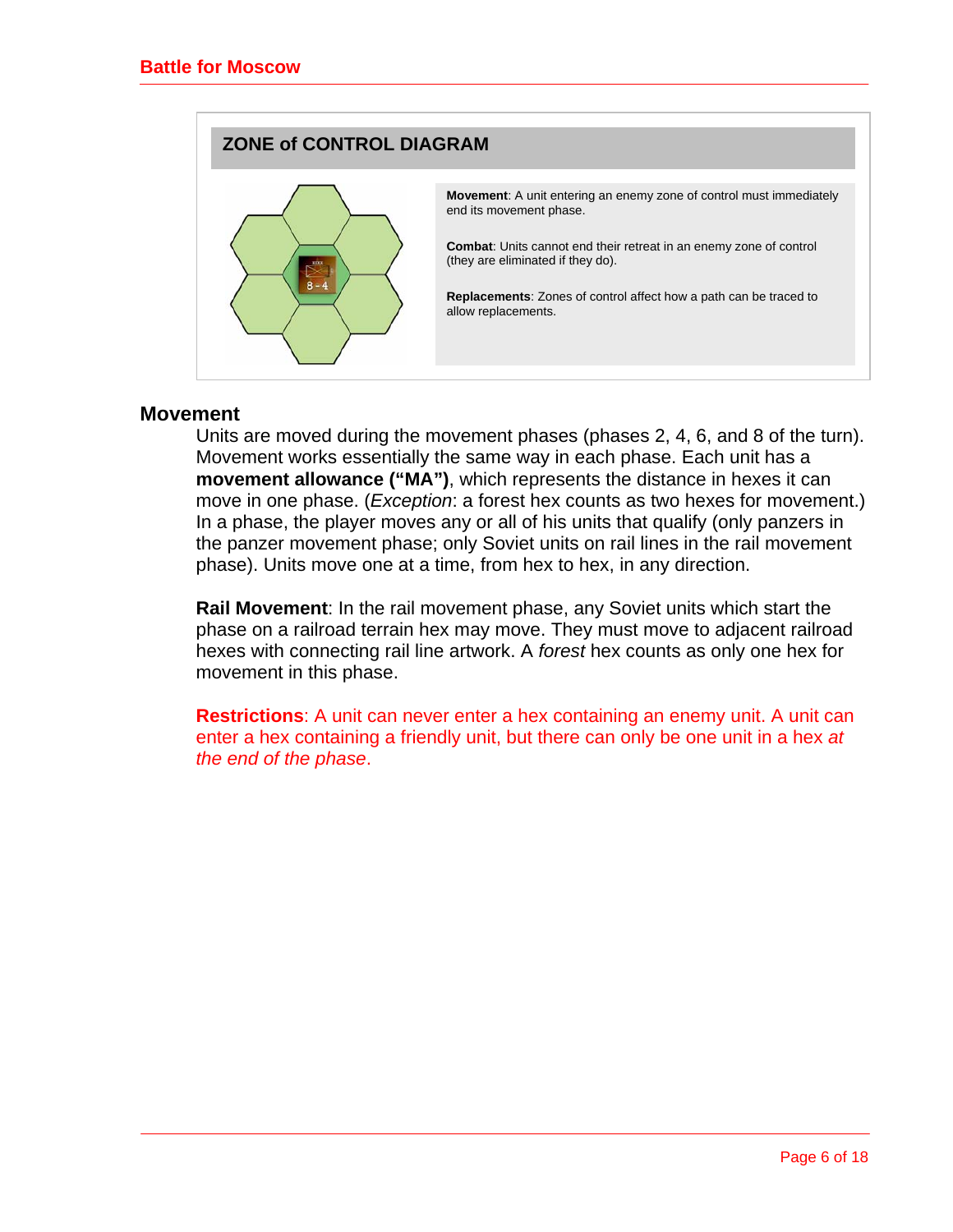### <span id="page-6-0"></span>**MOVEMENT EXAMPLE**

The example shows different ways the Soviet unit could move. The numbers show the number of hexes it has moved. With a movement allowance of four, the unit can move four hexes, as in **path A**.

In **path B** the third hex the unit enters is a forest hex, which counts as two hexes moved, and the unit must stop.

In **path C** the unit enters an enemy zone of control in its first hex and must stop.

In **path D** the unit enters an enemy zone of control in its second hex and must stop.

In **path E**, the unit ends its movement in an enemy zone of control in its fourth hex and must stop because its movement allowance is used up.

**Path F** is not possible: the unit would have to move 5 hexes (counting 2 for the forest hex).



### **Combat**

In each combat phase (phases 3 and 7), units may attack adjacent enemy units. First, the **attacking player** (the German in the German combat phase, the Soviet in the Soviet combat phase) announces all his battles: which enemy units he will attack and which of his units will attack them. A battle is an attack on one enemy unit by any or all the attacking player's units which are adjacent to it. A single unit may only attack once per phase, and a single enemy unit may only be attacked ("defend") once per phase. Once battles have been announced, the attacking player can't change his mind.

**Resolve battles** one at a time in any order the attacking player wants. For each battle this sequence is followed:

- 1. **Total the combat strengths** of all the attacking units
- 2. **Divide this total** by the combat strength of the defending unit, dropping all fractions, to get one of the odds levels given on the combat results table. For example, a strength 16 attacking 4 is 4:1 (four to one), while 15 attacking 4 is only 3:1.
- 3. **Determine** if the effects of terrain have reduced the odds
- 4. **Roll one die** and consult the combat results table; cross-index the number rolled with the odds to determine the result.
- 5. **Apply the result** immediately.
- **6. If the attacked unit is no longer in the hex (eliminated or forced to retreat), one of the attacking units may immediately move into the hex.**
- 7. **Resolve** the next battle.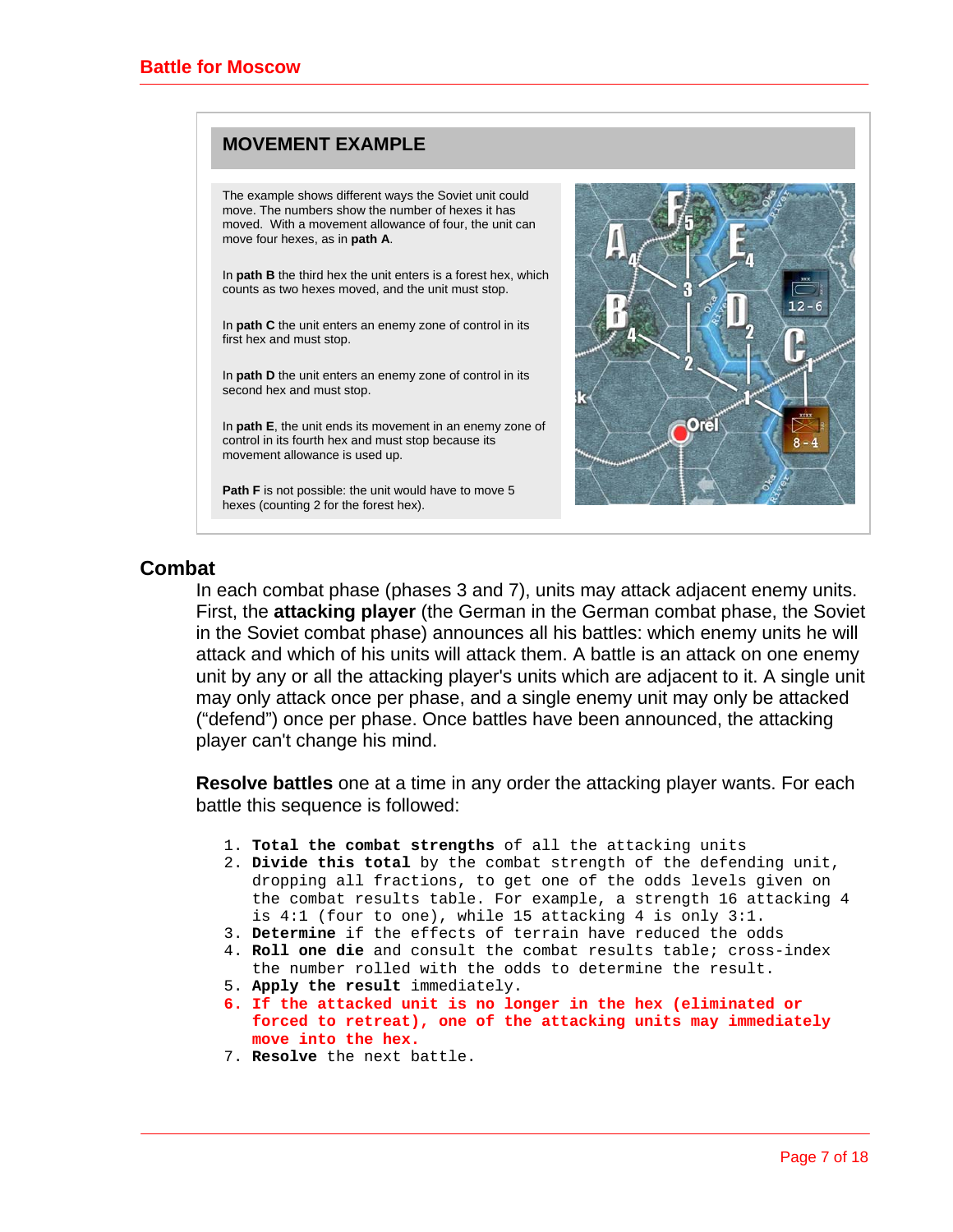**Maximum and Minimum Odds**: In step 2, if the odds are above 6:1, reduce them to 6:1. After step 3, if the odds are below 1 :1 the attack has no effect on either side.

**Terrain Effects**: If the defending unit is in a forest hex, is in Moscow, or is a Soviet unit in a fortification, reduce the odds by one level (thus; 4:1 becomes 3:1, 3:1 becomes 2:1, and so on). If *all* of the attacking units are across a river from the defending unit, reduce the odds by one level. (If both these conditions apply, reduce the odds by *two* levels.)

|                                                                                        | <b>COMBAT RESULTS TABLE</b>                                                                      |                |           |           |            |                     |            |            |
|----------------------------------------------------------------------------------------|--------------------------------------------------------------------------------------------------|----------------|-----------|-----------|------------|---------------------|------------|------------|
| <b>Combat Results: There are six different</b><br>results on the combat results table. |                                                                                                  | <b>DIE</b>     |           |           |            | Standard Odds Ratio |            |            |
| <b>DE</b>                                                                              | Defender Eliminated<br>Defender retreats with loss<br>Defender retreats<br>Exchange<br>No Effect | <b>ROLL</b>    | 1:1       | 2:1       | 3:1        |                     | $4:1$ 5:1  | 6:1        |
| <b>DRL</b>                                                                             |                                                                                                  | 1              | <b>DR</b> | <b>DR</b> | <b>DRL</b> | DE.                 | DE         | <b>DE</b>  |
| <b>DR</b><br><b>EX</b>                                                                 |                                                                                                  | $\overline{2}$ | <b>NE</b> | <b>DR</b> | <b>DR</b>  | <b>DRL</b>          | <b>DE</b>  | <b>DE</b>  |
| <b>NE</b>                                                                              |                                                                                                  | 3              | <b>NE</b> | NE        | <b>DR</b>  | <b>DRL</b>          | <b>DRL</b> | <b>DE</b>  |
| <b>AL</b><br>Attacker loss                                                             | 4                                                                                                | EX             | NΕ        | <b>DR</b> | <b>DR</b>  | <b>DRL</b>          | <b>DE</b>  |            |
|                                                                                        |                                                                                                  | 5              | EX        | EX        | EX         | <b>DR</b>           | <b>DRL</b> | <b>DRL</b> |
|                                                                                        |                                                                                                  | 6              | AL        | EX        | <b>EX</b>  | <b>EX</b>           | <b>DR</b>  | <b>DRL</b> |

**NE (No Effect)**: Nothing happens.

**DR (Defender Retreat)**: The defending unit is moved two hexes **by the attacking player**. The unit must end up two hexes away from its starting hex and may not enter an enemy zone of control. If there is no retreat path which satisfies these conditions, the unit is eliminated. The unit also must end its retreat in a hex not already occupied by a friendly unit, and must retreat further than two hexes if necessary to reach an empty hex.

**DRL (Defender Retreat and Loss)**: The defending unit must first take a step loss; then, if it still survives, it must retreat as described in **DR**. If a full-strength unit takes a loss, replace it with its half-strength counter. If a half-strength unit takes a loss, it is eliminated.

**AL (Attacker Loss)**: One attacking unit (of the attacker's choice) takes a step loss. If a full-strength unit takes a loss, replace it with its half-strength counter. If a half-strength unit takes a loss, it is eliminated.

**DE (Defender Eliminated)**: The defending unit is entirely eliminated whether fullstrength or half-strength.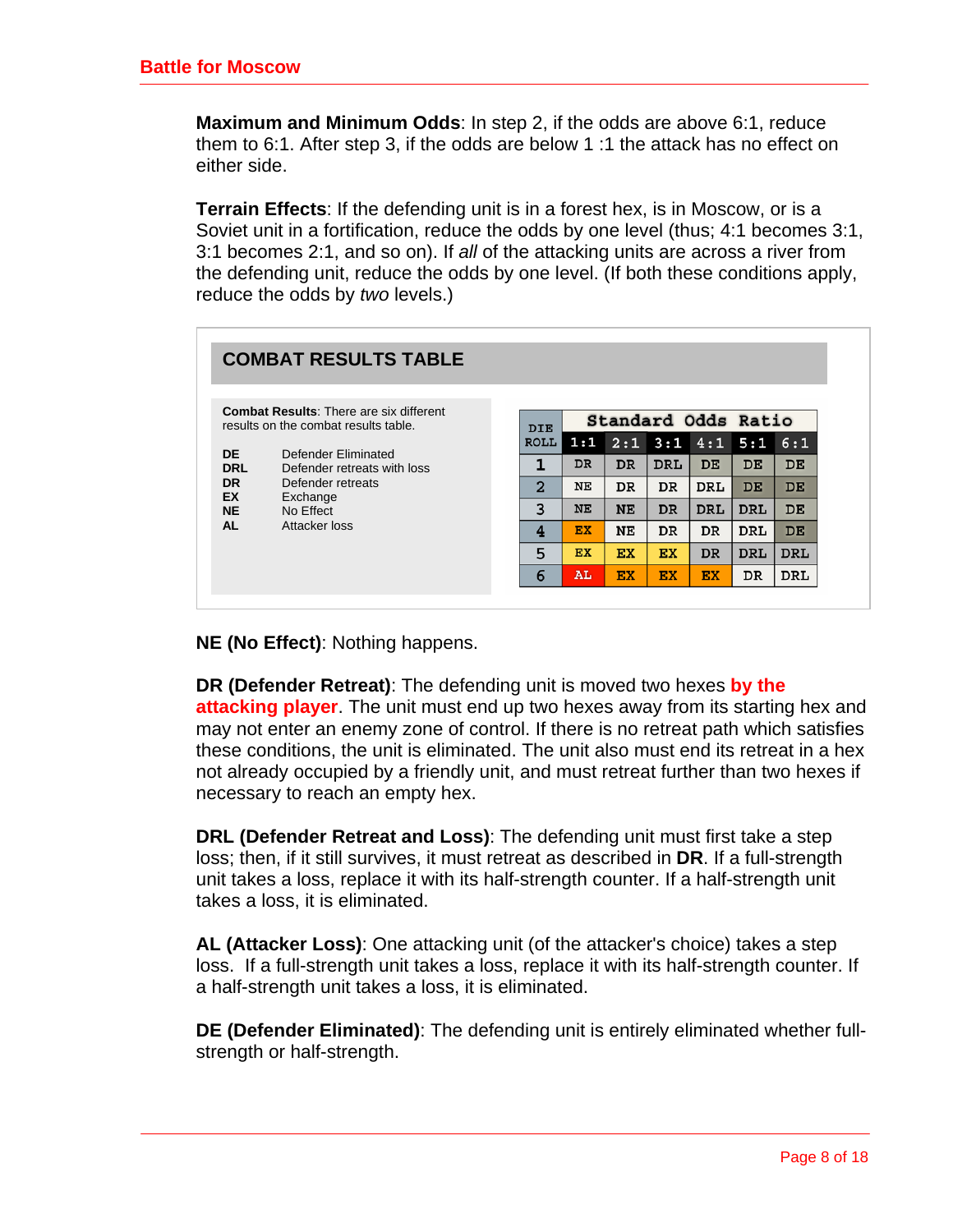<span id="page-8-0"></span>**EX (Exchange)**: First, the defending unit takes a step loss. Then the attacking player must lose at least the same amount of strength from attacking units. In both cases, if a full-strength unit is reduced to half-strength, the amount of the loss is the original strength minus the reduced strength.

**For example,** if a panzer with a strength of 9 takes a loss (and is replaced by its strength-4 counter), the loss is 5. Finally, the defending unit, if it survives, must retreat as for DR above. (Note that the defending unit may be eliminated in its retreat, but the attacking player is not required to match this loss).



### **COMBAT EXAMPLE – Second Attack**



The second attack is just like the first except for the addition of a strength-2 German infantry unit, but that makes a big difference.

The odds are now 17 to 4, or **4:1**; they are still reduced one level for fortifications, but no longer for the river, making the final odds **3:1**; finally, the Soviet unit would be eliminated if forced to retreat, since it is surrounded by enemy zones of control.

### **Mud Turns**

Turns 3 and 4 are **mud** turns. All movement except Soviet rail movement is reduced to l hex per phase; rail movement is unaffected. All units' combat strengths are halved when attacking (not when defending).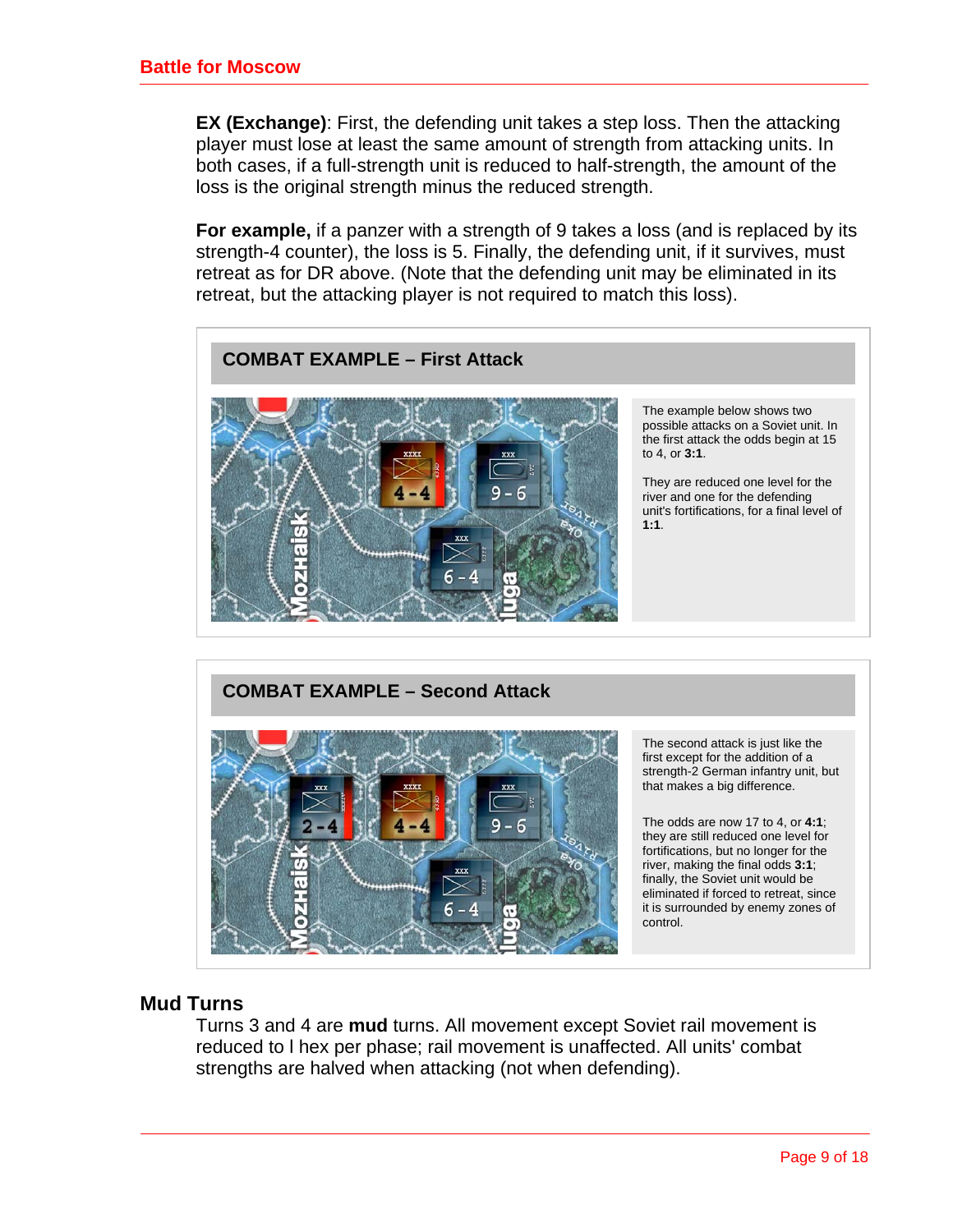<span id="page-9-0"></span>**For example**, in the second example of combat, above, the three German units would be reduced to a total combat strength of 8½, making the odds 2:1 (before terrain effects). The attacker's losses in an exchange are based on printed strength, not halved strength.

### **1st Shock Army**

The "First Shock" unit may not begin on the map at the start of the game, and may not be taken as a replacement until turn 4 (Nov I/II).

#### **Replacements**

Both players get Replacement points each turn to purchase replacements, each during their respective replacement phases. Each turn, the German player gets *1 Replacement point*, and the Soviet player gets *5*. Spending a Replacement point will create a new half-strength unit (using one which was previously eliminated), or to flip an existing half-strength unit to full-strength.

You can't use two Replacement points at once to create a new full-strength unit. Creating a new full-strength unit from nothing would take two turns of replacements.

New Soviet units appear near the east edge of the map (in any empty hex marked with a single arrow) or in any empty *controlled* city *in communication* with the east edge (at most one per city). Existing Soviet units, to be restored, must also be in communication with the east edge.

- **Controlled** means that your units were the last units in the city; all cities except for those that start occupied by a German unit are owned by the Soviets at the beginning of the game.
- **In communication** means being able to trace a path of any length, without **entering** a hex containing an enemy unit or enemy zone of control, to the east edge of the map.

**Exception:** the Soviets can bring in or restore a unit in Moscow even if it isn't in communication.

German replacements work the same way, except that communication is traced to the west edge and Moscow has no special properties.

If replacements are not used, they may **not** be saved for later turns.

**Game Balance**: *If a handicap is needed for players of unequal experience, change the replacements. To benefit the Germans, change the Soviet replacements to four or even three. To benefit the Soviets, give the Germans their replacement only on turns 2, 4, and 6.*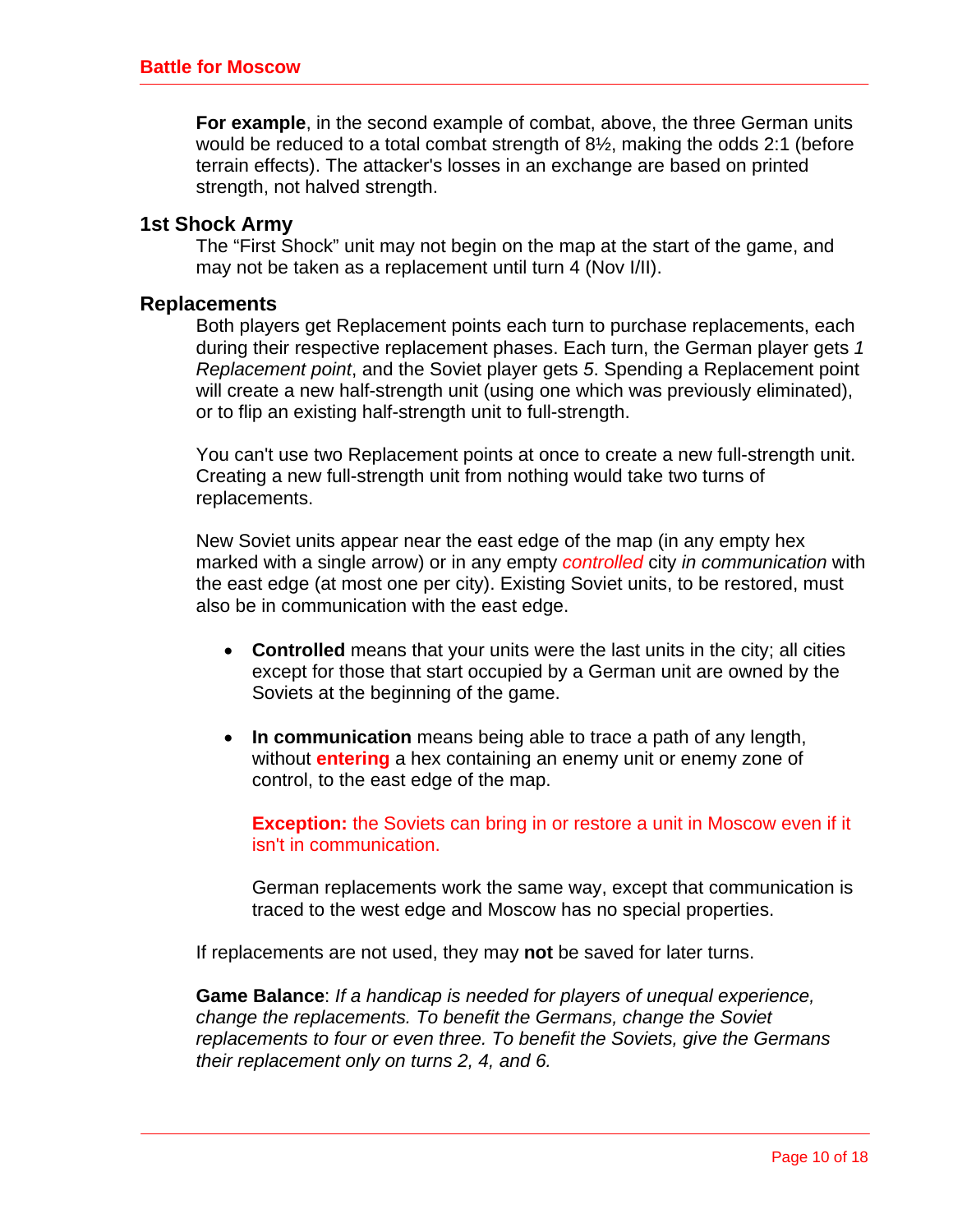### <span id="page-10-0"></span>**Starting the Game**

Set up one Soviet unit on each hex marked with yellow battle star, **all at halfstrength**. Don't use the 1st Shock Army (the Soviet army with a combat strength of 10); it comes later. Since all Soviet units are the same, it doesn't matter which unit goes where. You should have four units left over (counting the 1st Shock Army); all except the 1st Shock Army can be used as replacements in the Soviet player's turn.

The German player should then set up one German unit on each black cross, *all at full-strength*. The exact setup is important since it helps to determine what the German can do on turn 1.

After setting up the game, the German player begins his panzer movement phase. Since all German units begin the game at full-strength, the German player receives no replacements on turn 1 and skips his replacement phase.

### **Winning the Game**

Whoever holds Moscow at the end of the game wins. A player holds Moscow if one of his units was the last unit to be in the city. The Soviets hold Moscow at the start of the game.

**NOTE**: once you have mastered the above rules try the extra rules given in "What happens next: continuing play in *Battle for Moscow*".

### **Game Credits**

*Battle for Moscow was designed by Frank Chadwick (he proposed the basic game idea, researched the information, and wrote the game rules). The game was developed by John Harshman and John Astell (they tested, polished, and edited the rules into their final form). Playtesting was performed by members of the staff of Game Designers' Workshop and Diverse Talents Incorporated (they played the game before publication and pointed out flaws and problems that needed to be fixed). Barbie Pratt was art director (she organized the components into a final product).*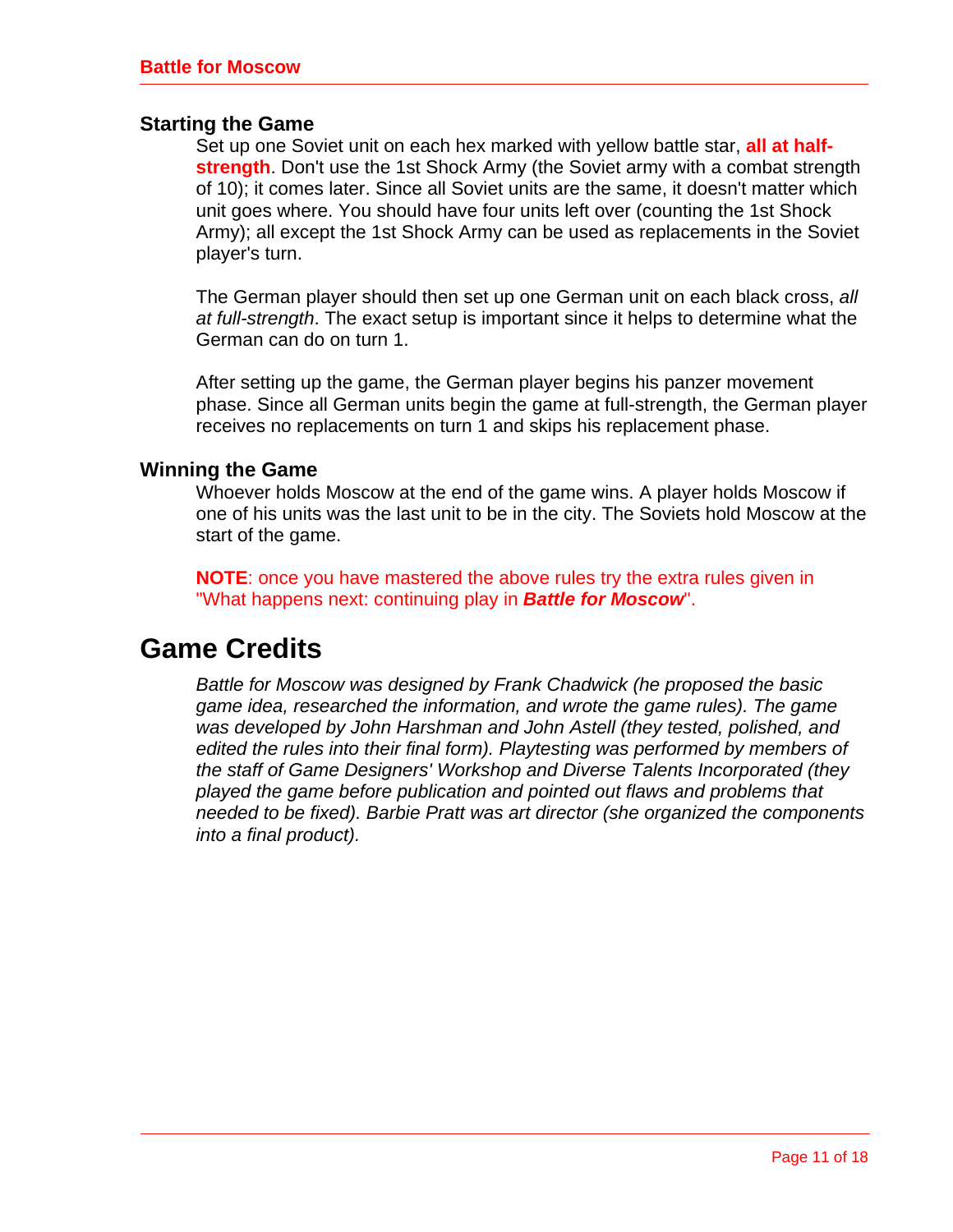# <span id="page-11-0"></span>**What Happens Next***:* **Continuing play in**  *Battle for Moscow*

*by Thomas M. Kane* 

### **Introduction**

"*. . . The next day, amid the onset of winter, the reinforced Soviets launched their winter counteroffensive.* "

With these words, GDW concludes the description of how the original Battle for Moscow ended. Another battle was obviously beginning, and one which would make an interesting "mini-campaign game" variant for *Battle for Moscow*. This scenario gives the Soviets extra chances for revenge, and also lets the German player experiment with move conservative strategies than the mad-dash-at-allcosts approach to Moscow. Perhaps such plans which might have saved Germany from its utter defeat on the Eastern Front.

### **New Victory Conditions**

The Soviets controlled Moscow when they launched their counter-offensive, and Germany had no more hopes of taking it. Therefore, the continued campaign game rewards other objectives too. Each side receives *victory points* ("VP") for accomplishing goals, and whoever has the most VP when the game ends wins.

There are three different ways to earn victory points:

- 1. Each side gets 1 VP per enemy unit eliminated from the board, even if they are replaced later.
- 2. Players receive 5 VP for each *controlled city* at the end of the game, and 20 VP for Moscow. A player controls a city if his units were the last to move through it.
- 3. The Germans get 10 VP if they can occupy Moscow at the end of any Soviet Player Turn, even if Soviet recaptures it later. This is awarded just once.

The player with the greatest number of Victory Points at the end Game Turn 14 is the winner.

### **Winter Effects**

The cold of Moscow's winter is legendary. German mess cooks cut butter with saws, and boiling soup could freeze nearly solid in the time a soldier took to retrieve a dropped spoon. Therefore, both sides suffer **Winter Attrition**.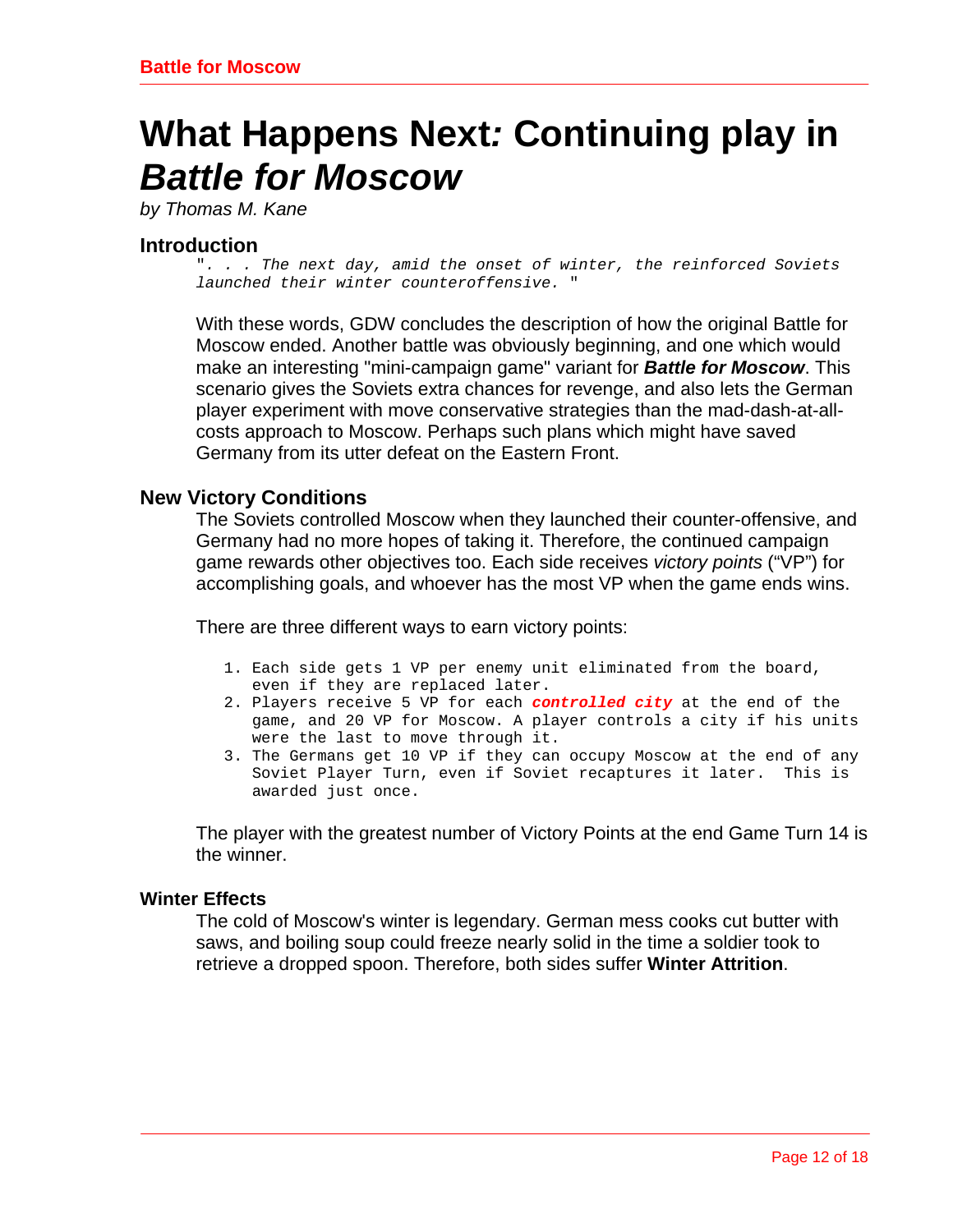<span id="page-12-0"></span>

|                | <b>WINTER ATTRITION TABLE</b> |                  |                                                                                                            |
|----------------|-------------------------------|------------------|------------------------------------------------------------------------------------------------------------|
| <b>DIE</b>     |                               | Winter Attrition | During each player's Replacement Phase on turns 8<br>through 12, each player rolls on the Winter Attrition |
| <b>ROLL</b>    | German                        | Soviet           | Table.                                                                                                     |
|                | Frostbite                     | Frostbite        | If the result is <b>Frostbite</b> , one unit of the player's                                               |
| $\overline{2}$ | Frostbite                     | Frostbite        | choice is reduced by one step. A player may choose<br>which unit to reduce, and units which are eliminated |
| 3              | Frostbite                     | Frostbite        | by frostbite do not yield Victory Points to the enemy.                                                     |
| 4              | Frostbite                     | Frostbite        |                                                                                                            |
| 5              | Frostbite                     | No Effect        |                                                                                                            |
| 6              | No Effect                     | No Effect        |                                                                                                            |

Actually, winter did not affect the armies as much as the autumn muds had, but it still slowed them down. All infantry units have one fewer *movement allowance* than normal during Snow turns (turns 8 through 12), while panzer units lose two *movement allowance* per Movement Phase. This is because tanks suffered special problems during the cold. (Their engines had to be run regularly to keep them warm. This resulted in severe gasoline shortages and, in spite of all precautions, batteries warped and oil congealed from the cold).

### **Replacements**

The Soviets had been concentrating their forces in the Moscow area all fall, and by winter they had begun to redirect their attention to the South. Therefore, beginning on turn 8, the Soviet player *only gets 2 Replacement points* per turn. However, the Soviets were finally accumulating enough T-34 tanks to build an armored force.

On turn 13, the Soviet player may designate any one army which is in communication as his **Tank unit** by replacing it with the matching counter. This requires the expenditure of one Replacement point.

**Soviet Tank Unit Special Abilities:** The Soviet Tank unit may move during the Rail Movement phase but need not follow any rail lines. Additionally, it receives one column shift to the right when attacking.

### **New Timetable**

This campaign scenario begins on Battle for Moscow's usual Game Turn 1, but lasts through turn 14, until early March. This is shown in the chart below as well as upon the revised mapboard.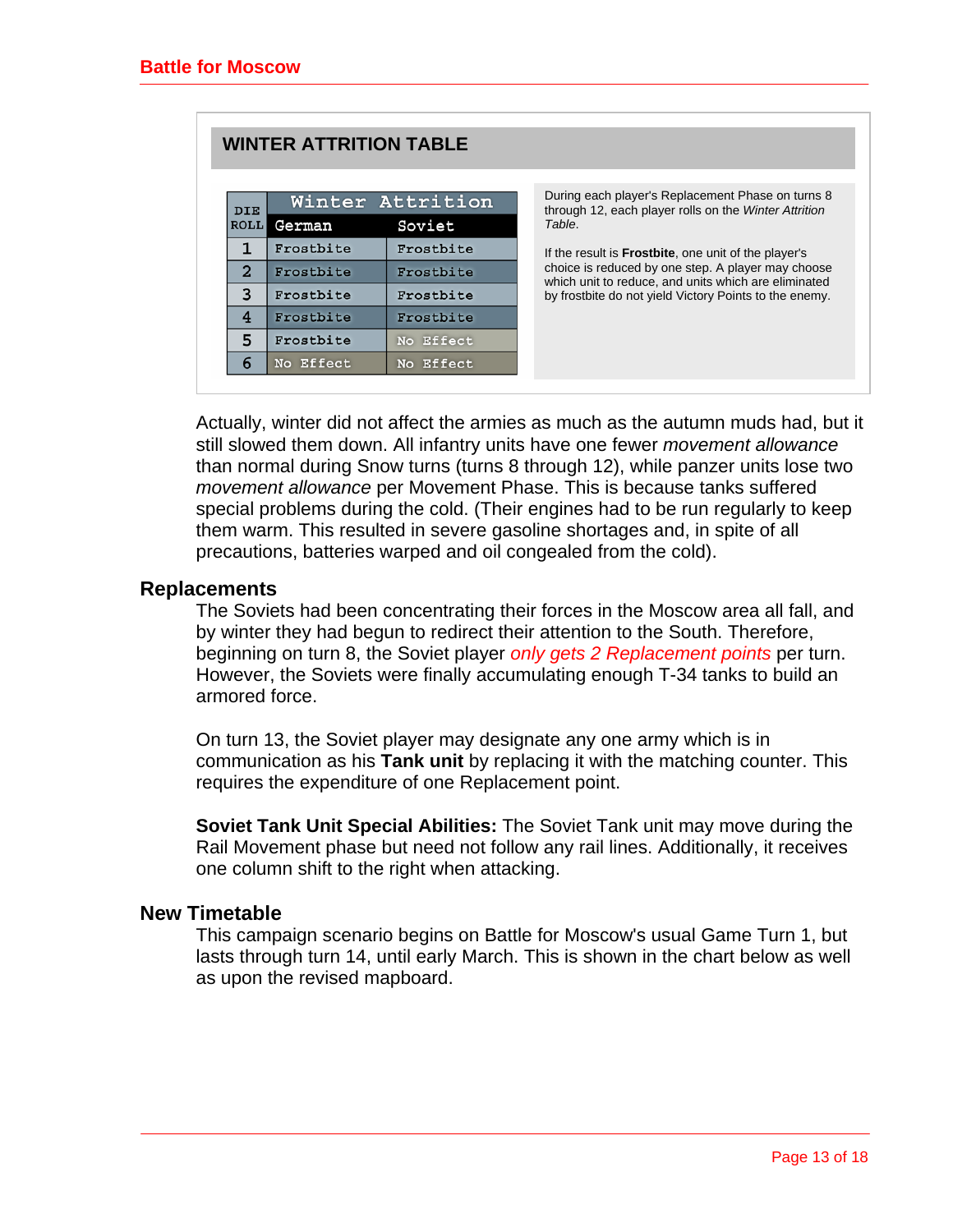<span id="page-13-0"></span>

| <b>TURN RECORD TRACK</b>                                                                                                                                                                                                                                                                                                                                                                                                                                    |                                                                                             |                                                                                                                                        |                                                                                                                                                                      |
|-------------------------------------------------------------------------------------------------------------------------------------------------------------------------------------------------------------------------------------------------------------------------------------------------------------------------------------------------------------------------------------------------------------------------------------------------------------|---------------------------------------------------------------------------------------------|----------------------------------------------------------------------------------------------------------------------------------------|----------------------------------------------------------------------------------------------------------------------------------------------------------------------|
| Nov I/II<br>Mud<br>Units at 1<br><b>MA</b><br>Units at ½ STR attacking<br>Soviet gets First Shock<br>This image shows a turn on the Turn Record track printed on the<br>revised mapboard. Clockwise the bits of information shown in<br>each cell are; turn number, week, weather, replacement points for<br>German and Soviet players, special rules affecting play.<br><b>STR</b> and MA are abbreviations for Combat Strength and<br>Movement Allowance. | 1<br>$\overline{2}$<br>3<br>$4*$<br>5<br>6<br>7<br>8<br>9<br>10<br>11<br>12.<br>$13*$<br>14 | Turn Weather Week<br>Clear<br>Clear<br>Mud<br>Mud<br>Clear<br>Clear<br>Clear<br>Snow<br>Snow<br>Snow<br>Snow<br>Snow<br>Clear<br>Clear | Oct I<br>Oct II<br>Oct III/IV<br>Nov I/II<br>Nov III<br>Nov IV<br>Dec I<br>Dec II/III<br>Dec IV/Jan I<br>Jan II/III<br>Jan IV/Feb I<br>Feb II/III<br>Mar T<br>Mar II |

**Specific Game Turns** indicate Soviet Reinforcements. On turn 4 add the *10-4 Shock Army* to the replacement pool, and turn 13 designate one unit the Tank Army.

**Mud Game Turns** causes one hex movement per Movement Phase and all units attack at half their printed strength.

**Snow Game Turns** causes Winter Attrition die rolls and reduce infantry by one *movement allowance* and Panzers by two *movement allowance*.

### **Historical Summary**

*When Hitler heard of the Soviet counter-offensive, he characteristically ordered unflinching resistance without the possibility of withdrawal. This time, the policy might have been appropriate. Perhaps the Soviets could have overrun retreating armies in the cold. As it was, the offensive disappointed them, leaving the Germans exhausted but still controlling Rzhev, Vyazma and Orel. Naturally, Hitler was convinced that he had personally saved the army, and he exulted to his aides, "This little matter of operational command is something that anyone can do." But despite his confidence, Hitler had already defeated himself by attacking a country too large for any army to master.* 

### **IMPORTANT**

*"What Happens Next - Continuing Play in Battle for Moscow" by Thomas M. Kane* originally appeared in:

### **BATTLEPLAN, Issue Number 7, August/September 1988, pp10-11**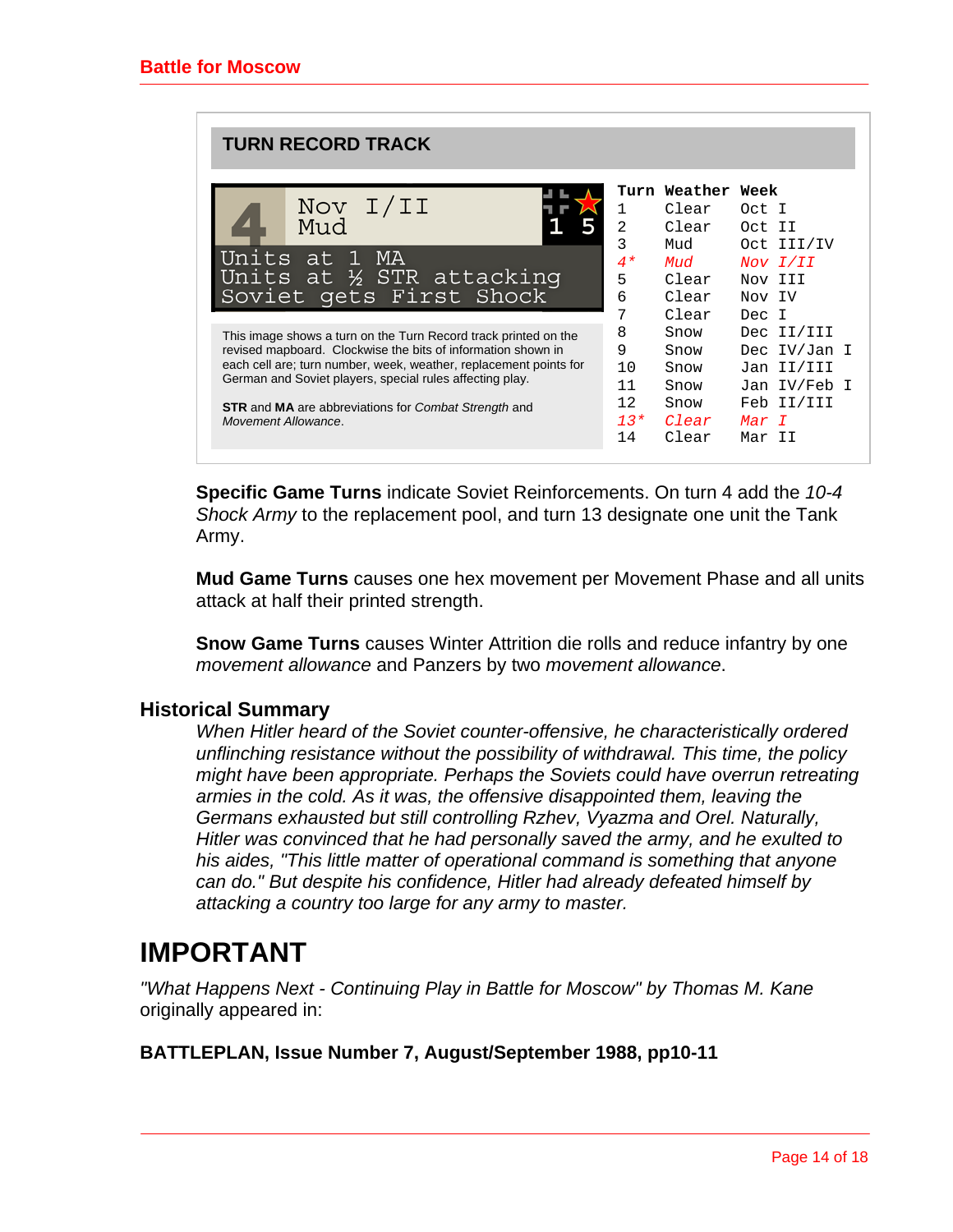<span id="page-14-0"></span>The copyright of this material is owned by Decision Games. This document and game are for recreational use only, and not for commercial or mass reproduction. All rights are reserved.

# **Additional Material**

*By Robert Kurcina* 

*This rulebook incorporates the available on-line material of Battle for Moscow including the original rules, the mini-campaign, and the errata. The mapboard measures 10x14 hexes across, which matches the original design as well as the PBEM versions for Cyberboard and Wargame Processor.* 

# **Game-play Aides**

Some game-play aides have been provided with this revised game. The new mapboard has a Turn Record track that shows information as to the turn number, how many Replacement points each player receives, special Soviet unit availability, and specific weather effects. On the mapboard is also a Points track that will assist in tracking victory points ("VP") received during the "*What Happens Next…*" mini-campaign. In addition there are a number of markers in the  $BFM$ . aide. pdf PDF file that assist with status tracking as follows:

| LATE          | <b>Weather Marker</b><br>This marker is used with the optional rule "Variable Weather". The<br>marker shows "EARLY" or "LATE" to indicate that for the given turn, either<br>the next turn's weather or the previous turn's weather is in effect.                 |
|---------------|-------------------------------------------------------------------------------------------------------------------------------------------------------------------------------------------------------------------------------------------------------------------|
|               | <b>Victory Points Markers</b><br>Place these on the Points track as soon as either player acquires VP<br>during play.                                                                                                                                             |
|               | <b>Supply Points Markers</b><br>For use with the Supply Phase rule used with the Advanced Game. Place<br>these on the Points track on the 5 for German player and 15 for Soviet<br>player.                                                                        |
| <b>ATTACK</b> | <b>Attack Commitment Markers</b><br>Place Attack markers on each attacking unit pointing the arrow towards its<br>target defending unit prior to resolving combat. Resolve combat in any<br>order desired. Remove all markers at the end of each resolved combat. |
|               | <b>City Control Markers</b><br>Place on Soviet controlled cities at the start of the game. When a German<br>unit enters a city hex, remove marker to indicate that it's in "controlled"<br>status for the Germans. Place again if a Soviet unit enters the city.  |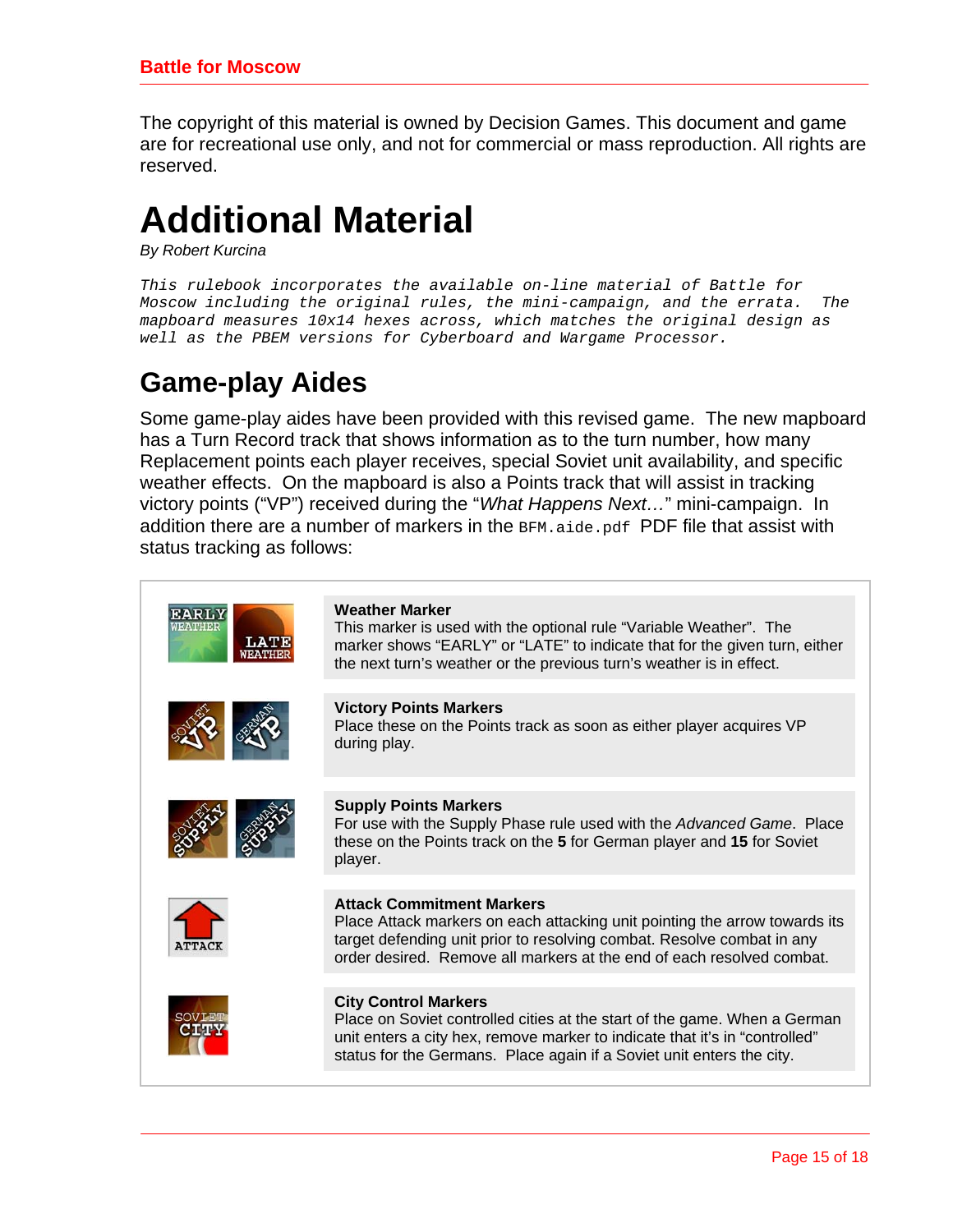# <span id="page-15-0"></span>**Clarifications**

These are clarifications of the existing rules. To some it may seem obvious, but one never knows …

### **Zone of Control**

All units may always leave an enemy zone of control, but must stop upon entering another enemy zone of control. Retreat through a hex with enemy zone of control is possible as a last resort, but will cause a loss to full-strength. Half-strength units retreating though an enemy zone of control are eliminated.

### **Always Use Victory Points**

For both the 7-turn original game and the 14-turn mini-campaign, always use the Victory Point conditions described under "*New Victory Conditions*".

### **Soviet Tank Unit**

When the Soviet *Tank unit* arrives it replaces the unit to which it has been assigned – essentially converting it. If that unit was at full-strength, then so is the Soviet Tank unit – otherwise it will be at half-strength.

## **Soviet Play Balance**

These optional rules alter play balance in favor of the Soviet player.

### **Improved Soviet 1st Shock Unit**

When the Soviet 1st Shock unit arrives, it will be at half-strength and counts as one of the replacements allowed to the Soviet player. The Soviet 1<sup>st</sup> Shock unit creates one column shift to the right when attacking from Moscow or a fortification hex if in communication.

### **Stronger Soviet Defensive Line**

Any Soviet unit that is targeted as defender while within Moscow or a fortification hex while adjacent to another Soviet unit **also in such** creates 2 left odds-ratio shifts instead of just 1.

### **German Logistics Problems**

The German player receives Replacement points only on turns 2, 4, and 6. All other turns the German player *receives no points*. As a reminder of this house rule; turns 2, 4, and 6 are indicated on the Turn Record track as black replacement cells.

## **Optional Rules**

These additional rules make the game a bit more interesting.

### **Soviet Replacement Edge**

For turns 1, 2, and 3; allow replacements/in communication to be traced into the two triple-arrowed hexes north of Moscow, and the triple-arrowed hex south of Orel. If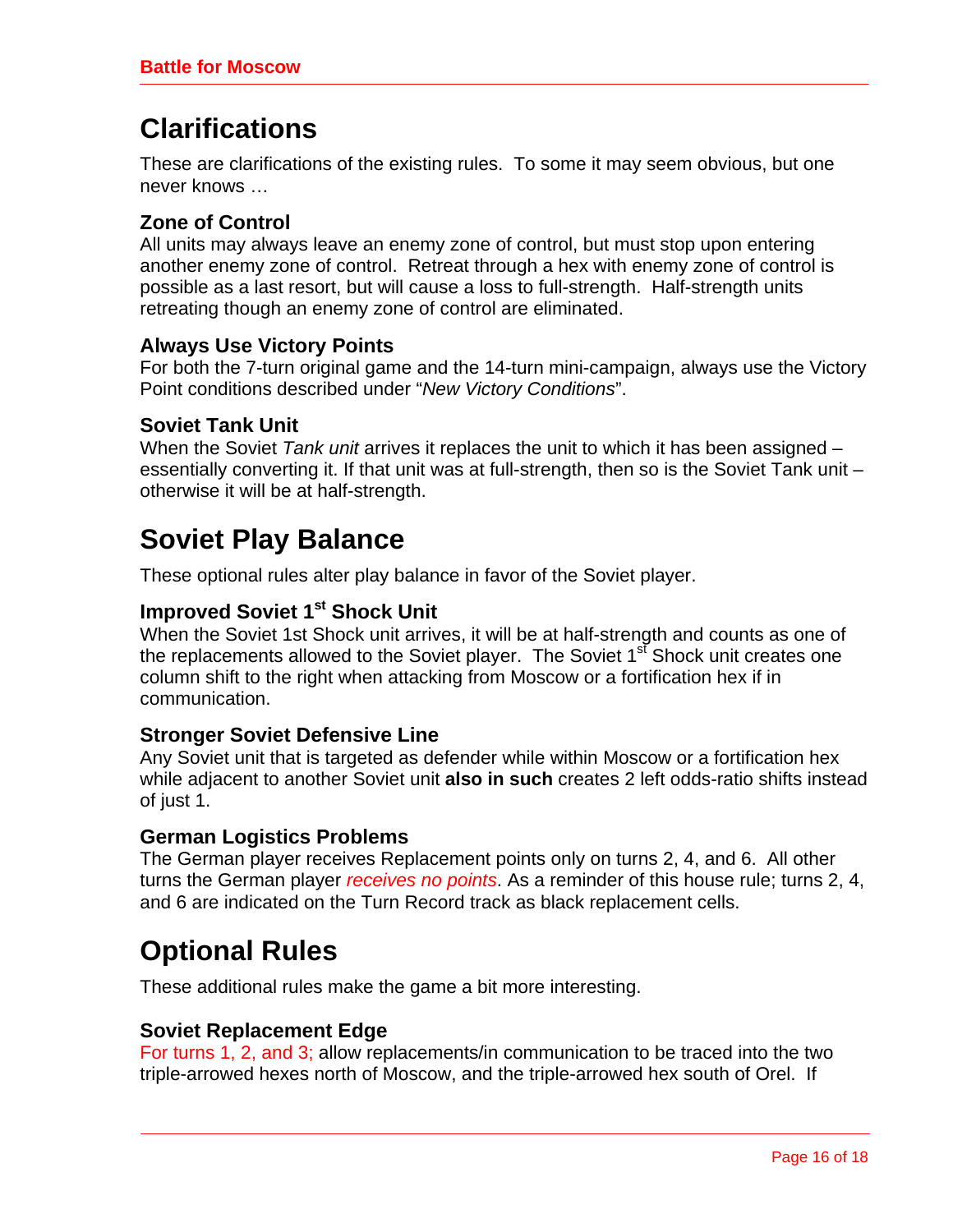<span id="page-16-0"></span>playing the 14-turn mini-campaign, allow use of those entry hexes on turns 13 and 14 as well.

### **Harsher Winter**

The German player rolls twice on the Winter Attrition table for turns 9, 10, and 11. This is indicated on the Turn Record track as "Harsh Snow". For all Winter Attrition rolls, all players must take losses against full-strength units if they are available.

### **Advanced Combat Results Table**

This modified combat results table allows 1:2 and 3:2 odds ratios. Attacks at 1:2 or greater are allowed. Attacks that are adjusted to less than 1:2 odds are not allowed.

### **Possible Early 1st Shock**

On turn 3 of the Soviet replacement phase, the Soviet player rolls a die. If the die roll scores 4, 5 or 6, the Soviet First Shock unit becomes immediately available now as a replacement instead of on turn 4. It will be at **half-strength** and counts as one of the replacements allowed to the Soviet player.

### **Variable Weather**

On some turns, the Turn Record track will show the weather condition followed by words "EARLY" or "LATE".

Roll a die on those turns at the start of the German Replacement phase (or if using the house rule for Supply Lines; during the Supply phase). Scoring a 4, 5, or 6 means that the weather is different than that printed on the chart for the given turn.

**EARLY** means that the weather of the next turn also affects the current turn. **LATE** means that the weather of the previous turn also affects the current turn.

Indicate that the alternate weather is in effect by placing the Weather marker in the turn's box on the track.

## **The "War of Attrition" Variant**

These rules provide for the use of supply points that represent the abstract factors of air support, partisan forces, logistics and command. Use these rules in conjunction with all "*Soviet Play Balance"* and *"Optional"* rules.

### **Supply Phase**

At the start of game, the German player has 5 *Supply points* and the Soviet player has 15; indicate these on the Points track with a Supply marker. Add a *Supply Phase* prior to each Replacement phase. In this phase, the first step is to check supply; a player is allowed to keep 1 *supply point* for every city that they control, with Moscow allowing 3 points for the Soviet player.